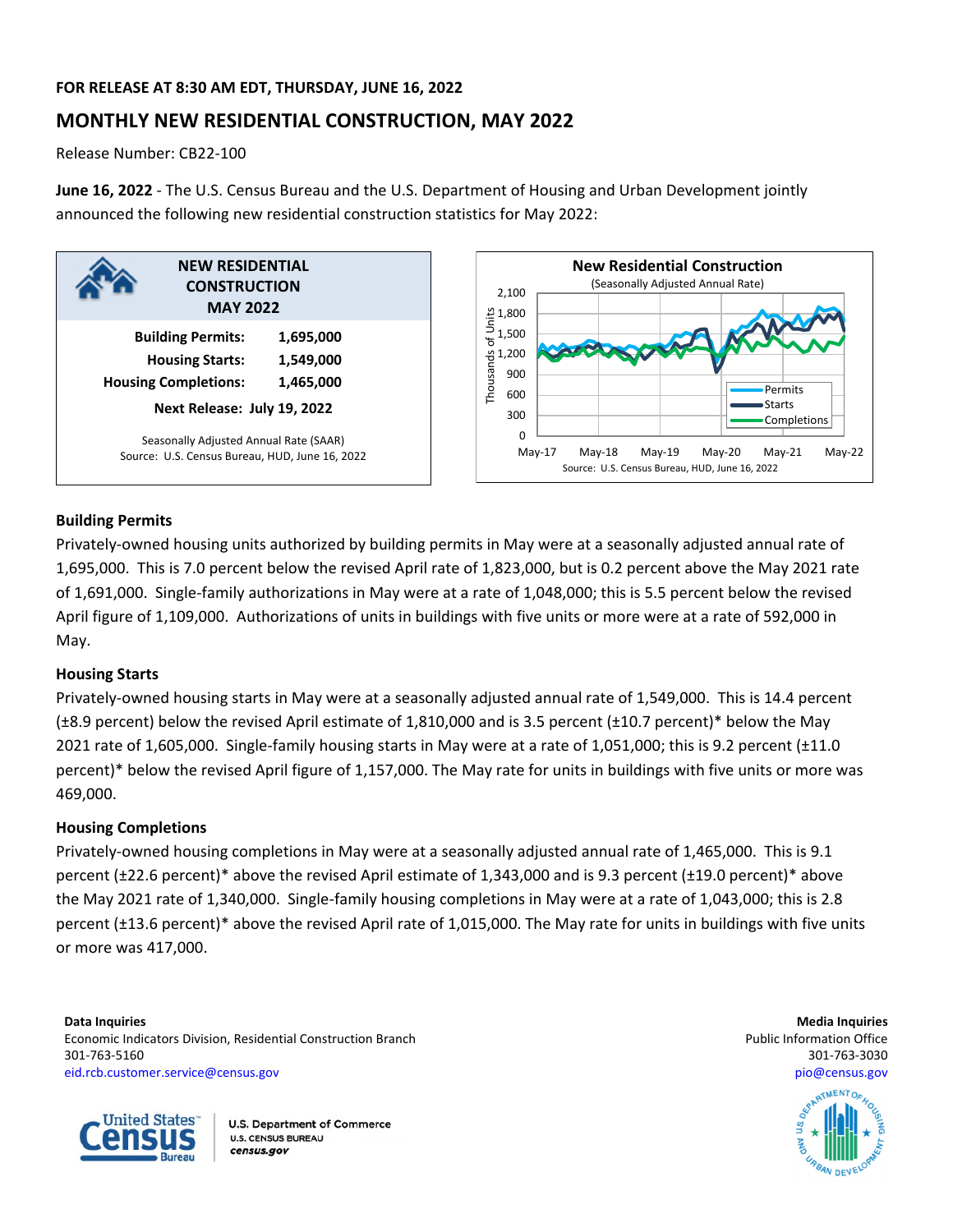The June report is scheduled for release on July 19, 2022. View the full schedule in the Economic Briefing Room: <www.census.gov/economic‐indicators/>. The full text and tables for this release can be found at <www.census.gov/construction/nrc/>.

## **EXPLANATORY NOTES**

In interpreting changes in the statistics in this release, note that month-to-month changes in seasonally adjusted statistics often show movements which may be irregular. It may take three months to establish an underlying trend for building permit authorizations, six months for total starts, and six months for total completions. The statistics in Table 1 in this release are based on a non-probability sample and not subject to sampling error. They are, however, still subject to nonsampling error. On average the total quantity response rate for these estimates is 74.8%. The statistics in Tables 2‐5 in this release are estimated from sample surveys and are subject to sampling variability as well as nonsampling error including bias and variance from response, nonreporting, and undercoverage. Estimated relative standard errors of the most recent data are shown in the tables. Whenever a statement such as "2.5 percent (±3.2 percent) above" appears in the text, this indicates the range (‐0.7 to +5.7 percent) in which the actual percentage change is likely to have occurred. All ranges given for percentage changes are 90 percent confidence intervals and account only for sampling variability. If a range does not contain zero, the change is statistically significant. If it does contain zero, the change is not statistically significant; that is, it is uncertain whether there was an increase or decrease. The same policies apply to the confidence intervals for percentage changes shown in the tables. On average, the preliminary seasonally adjusted estimates of total building permits, housing starts and housing completions are revised 2.2 percent or less. Explanations of confidence intervals and sampling variability can be found on our website. <www.census.gov/construction/nrc/how\_the\_data\_are\_collected/>

### **API**

The Census Bureau's application programming interface lets developers create custom apps to reach new users and makes key demographic, socio‐economic and housing statistics more accessible than ever before. <www.census.gov/developers/>

### **FRED Mobile App**



Receive the latest updates on the nation's key economic indicators by downloading the FRED App <https://fred.stlouisfed.org/fred-mobile/> for both Apple and Android devices. FRED, the signature database of the Federal Reserve Bank of St. Louis, now incorporates the Census Bureau's 13 economic indicators.

###

\* The 90 percent confidence interval includes zero. In such cases, there is insufficient statistical evidence to conclude that the actual change is different from **zero.**

**Data Inquiries Media Inquiries** Economic Indicators Division, Residential Construction Branch **Public Information Construction Branch** Public Information Office 301‐763‐5160 301‐763‐3030 eid.rcb.customer.service@census.gov pio@census.gov



**U.S. Department of Commerce U.S. CENSUS BUREAU** census.gov

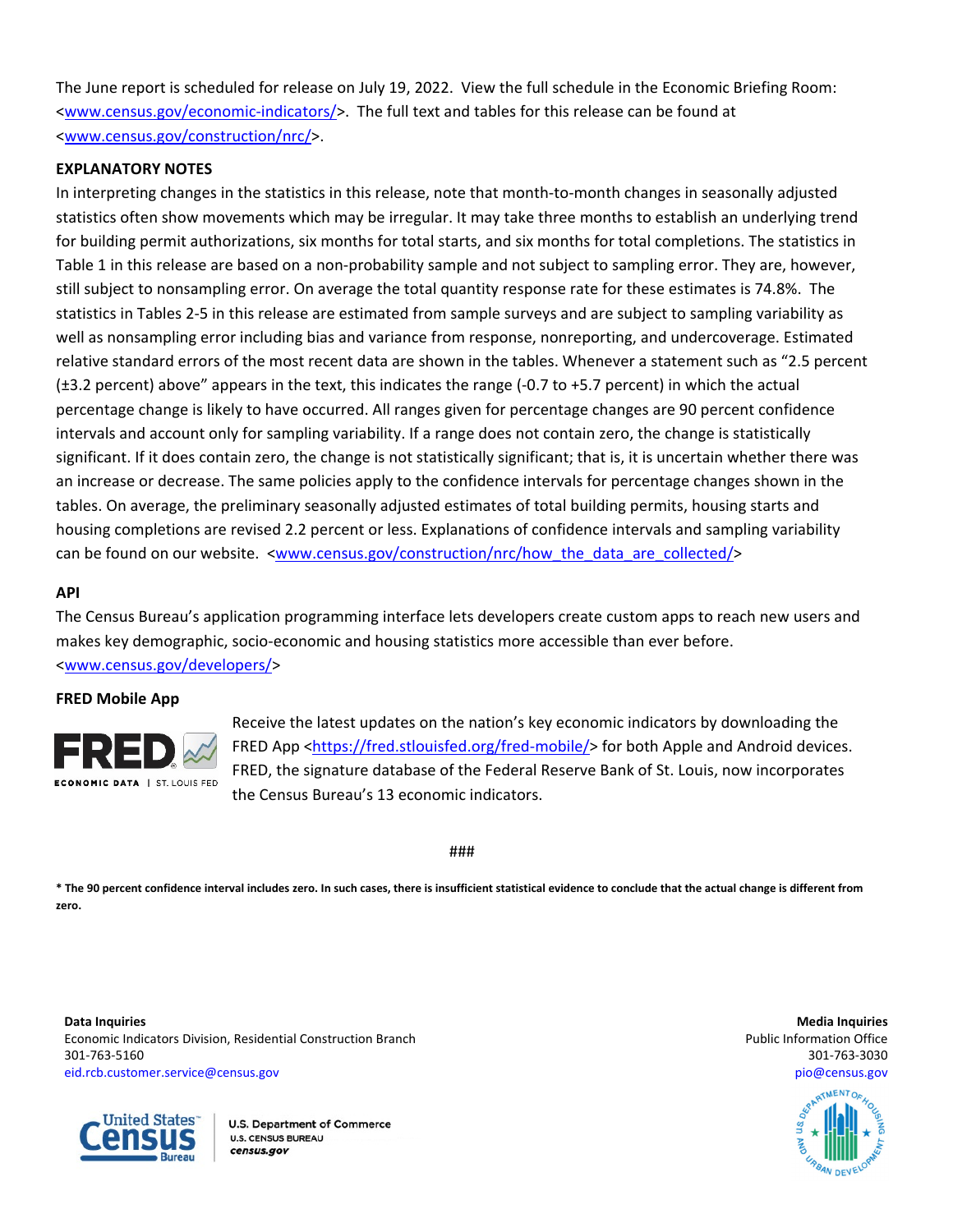### **New Privately‐Owned Housing Units Authorized in Permit‐Issuing Places**

(Thousands of Units. Detail may not add to total because of rounding.)

| Table 1a - Seasonally adjusted annual rate |  |  |  |
|--------------------------------------------|--|--|--|
|--------------------------------------------|--|--|--|

|                             | <b>United States</b> |         |            | Northeast |        | Midwest  |       | South   |         | West    |         |         |
|-----------------------------|----------------------|---------|------------|-----------|--------|----------|-------|---------|---------|---------|---------|---------|
| Period                      |                      |         | $2$ to $4$ | 5 units   |        |          |       |         |         |         |         |         |
|                             | Total                | 1 unit  | units      | or more   | Total  | 1 unit   | Total | 1 unit  | Total   | 1 unit  | Total   | 1 unit  |
| 2021                        |                      |         |            |           |        |          |       |         |         |         |         |         |
|                             | 1,691                | 1,138   | 59         | 494       | 158    | 63       | 217   | 138     | 914     | 690     | 402     | 247     |
|                             | 1,661                | 1,091   | 49         | 521       | 136    | 60       | 210   | 130     | 934     | 668     | 381     | 233     |
|                             | 1,655                | 1,051   | 55         | 549       | 136    | 55       | 209   | 128     | 879     | 635     | 431     | 233     |
|                             | 1,772                | 1,061   | 43         | 668       | 161    | 64       | 220   | 128     | 948     | 622     | 443     | 247     |
|                             | 1,615                | 1,054   | 48         | 513       | 121    | 54       | 215   | 128     | 879     | 630     | 400     | 242     |
|                             | 1,698                | 1,077   | 52         | 569       | 136    | 61       | 233   | 134     | 894     | 643     | 435     | 239     |
| November                    | 1,729                | 1,111   | 48         | 570       | 151    | 60       | 214   | 143     | 918     | 653     | 446     | 255     |
| December                    | 1,896                | 1,118   | 68         | 710       | 272    | 74       | 260   | 152     | 941     | 657     | 423     | 235     |
| 2022                        |                      |         |            |           |        |          |       |         |         |         |         |         |
| January                     | 1,841                | 1,197   | 57         | 587       | 151    | 71       | 270   | 158     | 958     | 679     | 462     | 289     |
| February                    | 1,857                | 1,204   | 54         | 599       | 179    | 75       | 249   | 146     | 954     | 696     | 475     | 287     |
| March                       | 1,879                | 1,163   | 56         | 660       | 185    | 66       | 260   | 143     | 972     | 679     | 462     | 275     |
|                             | 1,823                | 1,109   | 56         | 658       | 163    | 62       | 250   | 133     | 989     | 671     | 421     | 243     |
|                             | 1,695                | 1,048   | 55         | 592       | 130    | 61       | 231   | 130     | 943     | 622     | 391     | 235     |
| Percent Change <sup>+</sup> |                      |         |            |           |        |          |       |         |         |         |         |         |
| May. 2022 from Apr. 2022    | $-7.0%$              | $-5.5%$ | $-1.8%$    | $-10.0\%$ | -20.2% | $-1.6\%$ | -7.6% | $-2.3%$ | $-4.7%$ | -7.3%   | $-7.1%$ | $-3.3%$ |
| May. 2022 from May. 2021    | 0.2%                 | -7.9%   | -6.8%      | 19.8%     | -17.7% | $-3.2%$  | 6.5%  | $-5.8%$ | 3.2%    | $-9.9%$ | $-2.7%$ | -4.9%   |

#### **Table 1b ‐ Not seasonally adjusted**

|                                          | <b>United States</b> |         |            | Northeast |         | Midwest |       | South    |       |         | West  |         |
|------------------------------------------|----------------------|---------|------------|-----------|---------|---------|-------|----------|-------|---------|-------|---------|
| Period                                   |                      |         | $2$ to $4$ | 5 units   |         |         |       |          |       |         |       |         |
|                                          | Total                | 1 unit  | units      | or more   | Total   | 1 unit  | Total | 1 unit   | Total | 1 unit  | Total | 1 unit  |
|                                          | 1,471.1              | 979.4   | 47.2       | 444.5     | 134.8   | 56.3    | 202.1 | 128.0    | 776.3 | 568.5   | 358.0 | 226.7   |
|                                          | 1,737.0              | 1,115.4 | 52.9       | 568.8     | 164.8   | 65.0    | 227.6 | 142.9    | 917.5 | 655.2   | 427.1 | 252.2   |
| 2021 Year to date                        | 719.7                | 484.9   | 21.7       | 213.1     | 66.1    | 27.8    | 90.8  | 61.3     | 386.5 | 284.3   | 176.3 | 111.5   |
| 2022 Year to date                        | 739.3                | 472.7   | 21.9       | 244.7     | 60.6    | 25.7    | 95.5  | 54.2     | 404.2 | 283.5   | 179.1 | 109.3   |
| Year to date percent change <sup>1</sup> | 2.7%                 | $-2.5%$ | 0.9%       | 14.8%     | $-8.3%$ | $-7.6%$ | 5.2%  | $-11.6%$ | 4.6%  | $-0.3%$ | 1.6%  | $-2.0%$ |
| 2021                                     |                      |         |            |           |         |         |       |          |       |         |       |         |
|                                          | 144.5                | 99.7    | 4.7        | 40.1      | 13.5    | 5.9     | 20.5  | 13.1     | 76.6  | 59.0    | 33.9  | 21.7    |
|                                          | 156.8                | 105.8   | 4.7        | 46.3      | 13.8    | 6.2     | 20.3  | 13.6     | 85.4  | 62.4    | 37.3  | 23.7    |
|                                          | 141.1                | 92.6    | 4.6        | 43.9      | 11.6    | 5.0     | 18.6  | 11.7     | 74.5  | 55.0    | 36.4  | 20.9    |
|                                          | 156.8                | 94.2    | 3.9        | 58.7      | 13.5    | 5.8     | 20.9  | 12.0     | 84.3  | 54.4    | 38.1  | 22.0    |
|                                          | 136.2                | 88.2    | 4.2        | 43.8      | 10.5    | 4.9     | 20.4  | 12.1     | 72.8  | 51.4    | 32.4  | 19.8    |
|                                          | 137.7                | 86.4    | 4.6        | 46.7      | 10.6    | 5.2     | 22.1  | 12.0     | 70.3  | 50.8    | 34.7  | 18.4    |
|                                          | 133.4                | 81.1    | 3.9        | 48.4      | 12.7    | 4.8     | 17.0  | 10.7     | 69.2  | 47.6    | 34.5  | 18.1    |
|                                          | 155.3                | 82.1    | 5.2        | 68.0      | 25.9    | 5.3     | 17.6  | 9.6      | 74.5  | 49.5    | 37.4  | 17.7    |
| 2022                                     |                      |         |            |           |         |         |       |          |       |         |       |         |
|                                          | 132.3                | 83.4    | 3.8        | 45.1      | 10.3    | 4.6     | 14.5  | 7.9      | 75.6  | 51.7    | 31.9  | 19.1    |
| February                                 | 131.5                | 87.1    | 3.8        | 40.6      | 11.4    | 4.6     | 13.4  | 8.3      | 72.4  | 53.6    | 34.2  | 20.6    |
| March                                    | 169.0                | 107.4   | 5.0        | 56.7      | 15.9    | 5.3     | 21.6  | 12.3     | 89.5  | 64.0    | 42.0  | 25.8    |
|                                          | 156.6                | 98.2    | 4.8        | 53.6      | 12.8    | 5.3     | 23.3  | 12.9     | 84.5  | 58.0    | 36.0  | 22.1    |
|                                          | 148.9                | 95.0    | 4.6        | 49.3      | 11.0    | 5.8     | 22.4  | 12.8     | 81.3  | 55.1    | 34.1  | 21.3    |

p Preliminary

r Revised

S Does not meet publication standards because tests for identifiable and stable seasonalilty do not meet reliability standards

X Not applicable

 $1$  Computed using unrounded data

Note: Year‐to‐date permits estimates reflect revisions not distrubuted to months.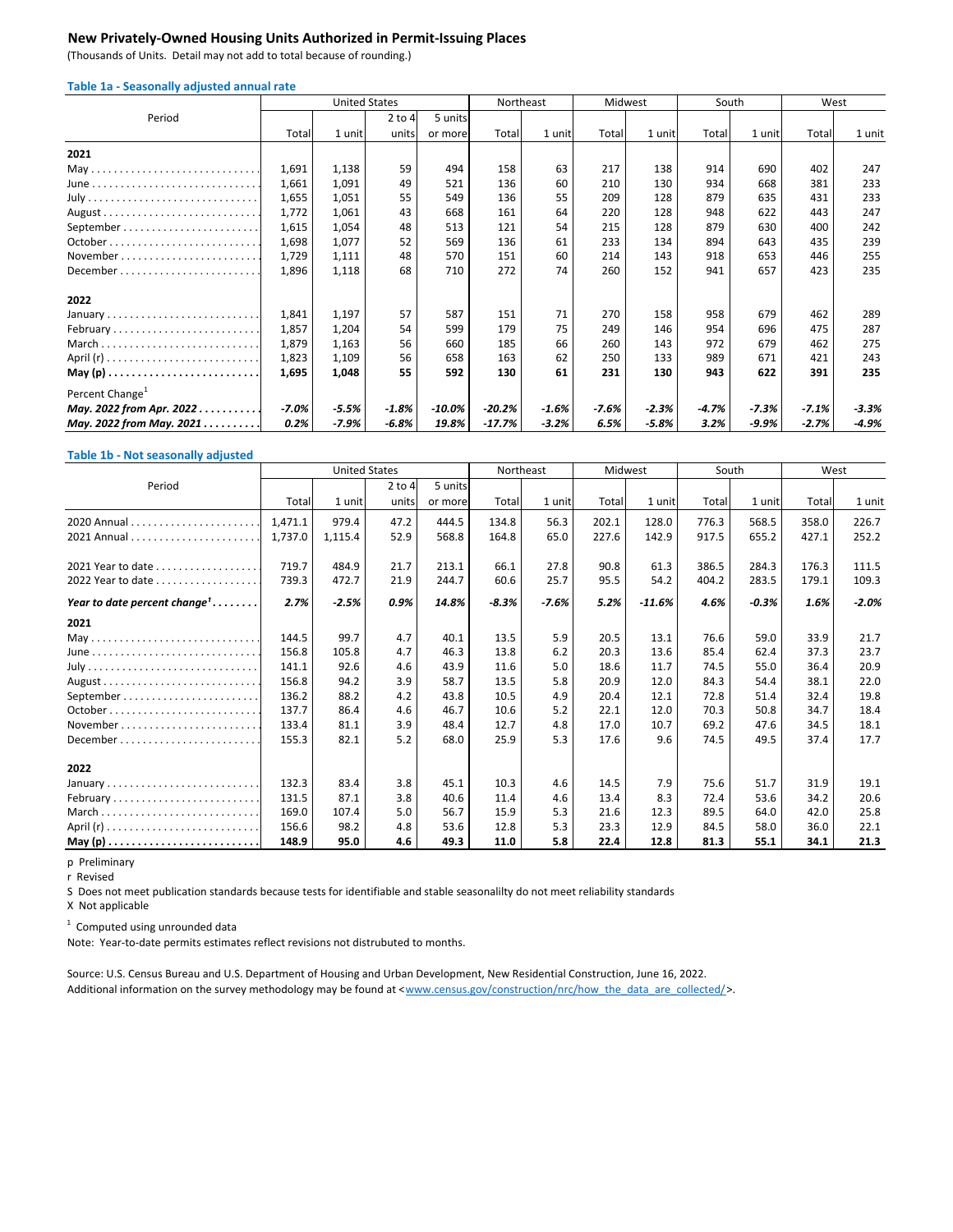# **New Privately‐Owned Housing Units Authorized, but Not Started, at End of Period**

(Thousands of Units. Detail may not add to total because of rounding.)

| <b>Table 2a - Seasonally adjusted</b>       |          |                      |          |                |           |         |         |        |        |        |        |         |
|---------------------------------------------|----------|----------------------|----------|----------------|-----------|---------|---------|--------|--------|--------|--------|---------|
|                                             |          | <b>United States</b> |          |                | Northeast |         | Midwest |        |        | South  | West   |         |
| Period                                      |          |                      | $2$ to 4 | 5 units        |           |         |         |        |        |        |        |         |
|                                             | Total    | 1 unit               | units    | or more        | Total     | 1 unit  | Total   | 1 unit | Total  | 1 unit | Total  | 1 unit  |
| 2021                                        |          |                      |          |                |           |         |         |        |        |        |        |         |
|                                             | 248      | 147                  | S        | 98             | 23        | 12      | 21      | 13     | 141    | 90     | 63     | 32      |
| June                                        | 246      | 149                  | S        | 94             | 23        | 11      | 22      | 13     | 140    | 94     | 61     | 31      |
|                                             | 250      | 147                  | S        | 100            | 24        | 11      | 22      | 13     | 141    | 93     | 63     | 30      |
|                                             | 262      | 150                  | S        | 109            | 25        | 12      | 28      | 13     | 143    | 91     | 66     | 34      |
|                                             | 257      | 146                  | S        | 108            | 24        | 11      | 28      | 13     | 143    | 90     | 62     | 32      |
|                                             | 266      | 152                  | S        | 111            | 24        | 12      | 29      | 14     | 149    | 94     | 64     | 32      |
| November                                    | 266      | 149                  | S        | 114            | 26        | 13      | 27      | 16     | 150    | 88     | 63     | 32      |
|                                             | 263      | 140                  | ς        | 120            | 33        | 14      | 25      | 12     | 143    | 84     | 62     | 30      |
| 2022                                        |          |                      |          |                |           |         |         |        |        |        |        |         |
| January                                     | 274      | 149                  | S        | 122            | 37        | 15      | 25      | 14     | 150    | 90     | 62     | 30      |
| February                                    | 276      | 151                  | S        | 121            | 37        | 14      | 26      | 14     | 149    | 92     | 64     | 31      |
|                                             | 290      | 152                  | S        | 134            | 38        | 13      | 24      | 14     | 160    | 94     | 68     | 31      |
|                                             | 281      | 152                  | S        | 125            | 38        | 14      | 24      | 14     | 156    | 95     | 63     | 29      |
|                                             | 283      | 152                  | s        | 127            | 34        | 13      | 24      | 14     | 160    | 96     | 65     | 29      |
| Average RSE $(\%)$ <sup>1</sup>             | $\Delta$ | 5                    | X        | $\overline{7}$ | 14        | 21      | 13      | 11     | 6      | 7      | 8      | 8       |
| Percent Change <sup>2</sup>                 |          |                      |          |                |           |         |         |        |        |        |        |         |
| May. 2022 from Apr. 2022                    | 0.7%     | 0.0%                 | S        | 1.6%           | $-10.5%$  | $-7.1%$ | $0.0\%$ | 0.0%   | 2.6%   | 1.1%   | 3.2%   | 0.0%    |
| 90 percent confidence interval $3 \ldots$ . | ± 3.1    | ± 3.5                | X        | ±4.8           | ± 6.7     | ± 5.3   | ± 16.5  | ± 14.2 | ± 3.1  | ± 3.5  | ± 5.9  | ± 9.2   |
| May. 2022 from May. 2021                    | 14.1%    | 3.4%                 | S        | 29.6%          | 47.8%     | 8.3%    | 14.3%   | 7.7%   | 13.5%  | 6.7%   | 3.2%   | $-9.4%$ |
| 90 percent confidence interval $\delta$     | ±10.0    | ±6.9                 | Х        | ± 21.9         | ± 17.1    | ± 27.0  | ± 43.2  | ± 43.4 | ± 12.8 | ± 10.5 | ± 14.6 | ± 16.8  |

#### **Table 2b ‐ Not seasonally adjusted**

|                      | <b>United States</b> |        |            |         | Northeast | Midwest |       |        | South |        | West  |        |
|----------------------|----------------------|--------|------------|---------|-----------|---------|-------|--------|-------|--------|-------|--------|
| Period               |                      |        | $2$ to $4$ | 5 units |           |         |       |        |       |        |       |        |
|                      | Total                | 1 unit | units      | or more | Total     | 1 unit  | Total | 1 unit | Total | 1 unit | Total | 1 unit |
| 2021                 |                      |        |            |         |           |         |       |        |       |        |       |        |
|                      | 250.5                | 149.7  | 2.6        | 98.1    | 24.2      | 12.5    | 21.3  | 13.9   | 141.4 | 91.3   | 63.5  | 32.0   |
|                      | 254.4                | 155.5  | 2.7        | 96.2    | 24.0      | 11.4    | 22.7  | 14.8   | 145.4 | 96.3   | 62.3  | 33.0   |
|                      | 247.2                | 148.5  | 2.6        | 96.0    | 24.3      | 11.8    | 21.5  | 12.1   | 139.9 | 94.1   | 61.4  | 30.6   |
|                      | 258.1                | 149.0  | 2.7        | 106.3   | 23.4      | 11.6    | 26.7  | 12.6   | 142.6 | 91.2   | 65.3  | 33.6   |
|                      | 254.0                | 145.2  | 2.6        | 106.3   | 21.9      | 10.6    | 27.2  | 12.3   | 144.4 | 90.5   | 60.6  | 31.8   |
|                      | 259.4                | 147.4  | 2.6        | 109.4   | 22.0      | 11.4    | 29.0  | 12.9   | 146.8 | 92.0   | 61.6  | 31.1   |
| November             | 249.9                | 138.7  | 2.6        | 108.6   | 23.2      | 11.8    | 25.5  | 13.0   | 141.7 | 84.9   | 59.5  | 28.9   |
| December             | 267.7                | 138.6  | 3.2        | 125.9   | 35.3      | 13.0    | 23.2  | 11.0   | 144.6 | 83.5   | 64.6  | 31.1   |
| 2022                 |                      |        |            |         |           |         |       |        |       |        |       |        |
| January              | 270.0                | 141.5  | 3.3        | 125.2   | 37.4      | 13.9    | 22.5  | 11.8   | 148.5 | 86.9   | 61.6  | 28.9   |
| February             | 273.2                | 147.0  | 4.3        | 121.9   | 39.6      | 14.1    | 23.6  | 13.1   | 146.8 | 89.7   | 63.2  | 30.1   |
| March $(r)$          | 298.4                | 158.0  | 4.3        | 136.1   | 40.6      | 14.2    | 25.6  | 15.3   | 160.9 | 95.3   | 71.3  | 33.2   |
|                      | 286.1                | 155.4  | 4.2        | 126.5   | 38.0      | 14.0    | 27.2  | 16.1   | 156.0 | 95.6   | 64.8  | 29.7   |
|                      | 287.6                | 156.7  | 3.7        | 127.3   | 35.1      | 14.0    | 25.0  | 14.8   | 161.8 | 98.1   | 65.7  | 29.8   |
| Average RSE $(\%)^1$ | 4                    | 5      | 22         |         | 14        | 21      | 13    | 11     | 6     | 7      |       | 8      |

p Preliminary

r Revised

S Does not meet publication standards because tests for identifiable and stable seasonalilty do not meet reliability standards

X Not applicable

 $1$  Average relative standard error for the latest 6-month period

 $2$  Computed using unrounded data

 $3$  See the Explanatory Notes in the accompanying text for an explantion of 90 percent confidence intervals

 as of that date without regard to the months of original permit issuance. Cancelled, abandoned, expired, and revoked permits are excluded. Note: These data represent the number of housing units authorized in all months up to and including the last day of the reporting period and not started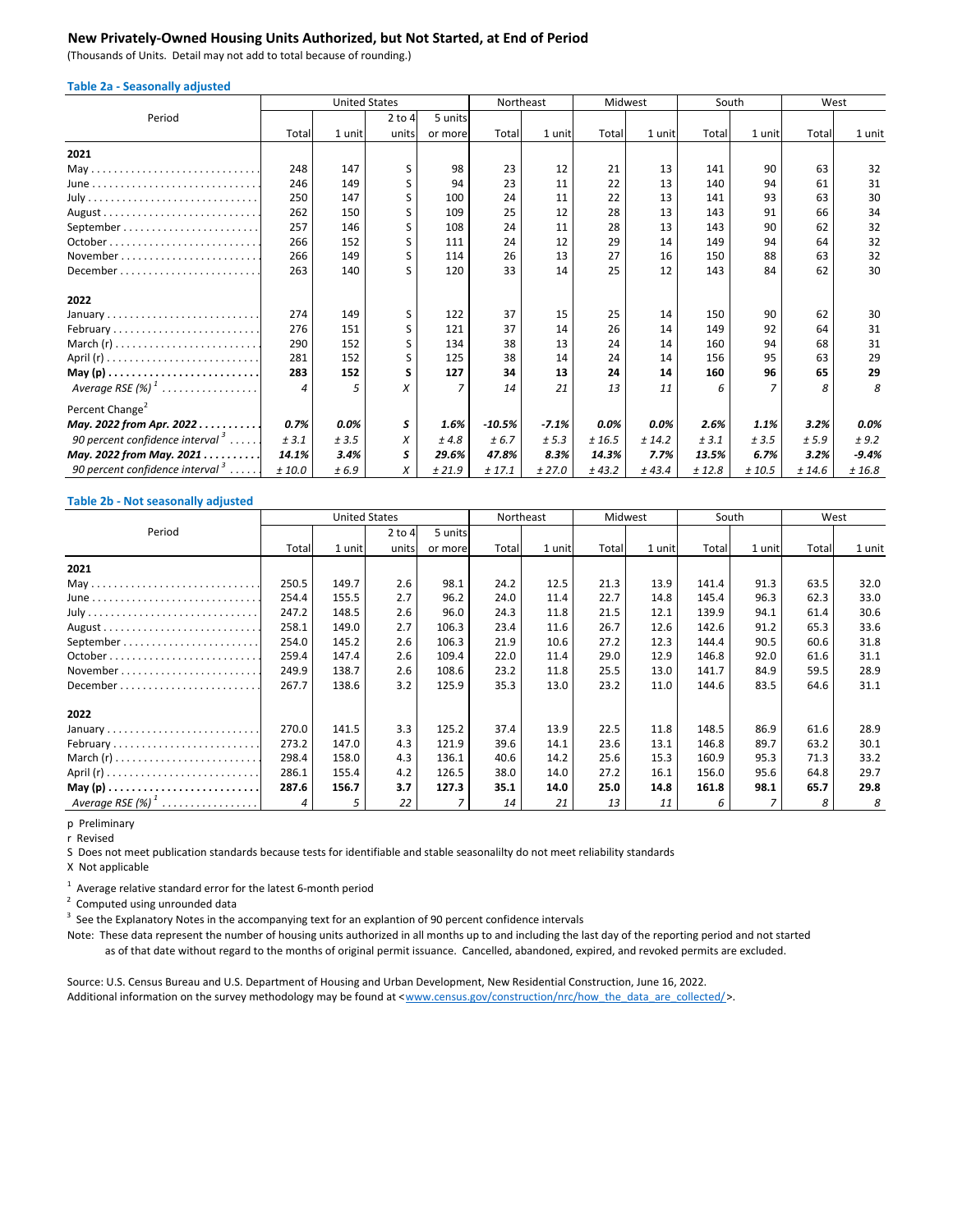### **New Privately‐Owned Housing Units Started**

(Thousands of Units. Detail may not add to total because of rounding.)

| Table 3a - Seasonally adjusted annual rate  |          |                      |          |          |           |         |          |          |          |           |          |          |
|---------------------------------------------|----------|----------------------|----------|----------|-----------|---------|----------|----------|----------|-----------|----------|----------|
|                                             |          | <b>United States</b> |          |          | Northeast |         | Midwest  |          | South    |           | West     |          |
| Period                                      |          |                      | $2$ to 4 | 5 units  |           |         |          |          |          |           |          |          |
|                                             | Total    | 1 unit               | units    | or more  | Total     | 1 unit  | Total    | 1 unit   | Total    | 1 unit    | Total    | 1 unit   |
| 2021                                        |          |                      |          |          |           |         |          |          |          |           |          |          |
|                                             | 1,605    | 1,110                | S        | 485      | 137       | 61      | 263      | 164      | 809      | 596       | 396      | 289      |
|                                             | 1,664    | 1,165                | S        | 488      | 149       | 81      | 198      | 130      | 873      | 668       | 444      | 286      |
|                                             | 1,573    | 1,124                | S        | 438      | 70        | 43      | 182      | 144      | 905      | 674       | 416      | 263      |
|                                             | 1,576    | 1,095                | S        | 474      | 166       | 68      | 196      | 130      | 888      | 679       | 326      | 218      |
|                                             | 1,559    | 1,094                | S        | 455      | 127       | 69      | 204      | 132      | 809      | 627       | 419      | 266      |
|                                             | 1,563    | 1,079                | S.       | 474      | 114       | 53      | 214      | 130      | 817      | 624       | 418      | 272      |
| November                                    | 1,706    | 1,220                | S        | 469      | 114       | 63      | 216      | 137      | 946      | 726       | 430      | 294      |
| December                                    | 1,768    | 1,212                | S        | 553      | 141       | 69      | 335      | 212      | 901      | 670       | 391      | 261      |
| 2022                                        |          |                      |          |          |           |         |          |          |          |           |          |          |
| January                                     | 1,666    | 1,157                | S        | 499      | 105       | 48      | 196      | 142      | 919      | 661       | 446      | 306      |
| February                                    | 1,777    | 1,213                | S        | 532      | 134       | 71      | 234      | 157      | 999      | 681       | 410      | 304      |
| March $(r)$                                 | 1,716    | 1,191                | S        | 511      | 211       | 64      | 239      | 161      | 846      | 674       | 420      | 292      |
|                                             | 1,810    | 1,157                | S        | 641      | 151       | 55      | 213      | 152      | 1.013    | 662       | 433      | 288      |
|                                             | 1,549    | 1,051                | S        | 469      | 173       | 58      | 217      | 143      | 803      | 596       | 356      | 254      |
| Average RSE $(%)$ <sup>1</sup>              | 6        | 5                    | X        | 13       | 18        | 18      | 13       | 12       |          | 6         | 12       | 10       |
| Percent Change <sup>2</sup>                 |          |                      |          |          |           |         |          |          |          |           |          |          |
| May. 2022 from Apr. 2022                    | $-14.4%$ | $-9.2%$              | S        | $-26.8%$ | 14.6%     | 5.5%    | 1.9%     | $-5.9%$  | $-20.7%$ | $-10.0\%$ | $-17.8%$ | $-11.8%$ |
| 90 percent confidence interval $3 \ldots$ . | ±8.9     | ± 11.0               | X        | ± 16.3   | ± 53.5    | ± 33.0  | ± 28.9   | ± 25.8   | ± 11.3   | ± 15.6    | ±10.8    | ± 14.7   |
| May. 2022 from May. 2021                    | $-3.5%$  | $-5.3%$              | S        | $-3.3%$  | 26.3%     | $-4.9%$ | $-17.5%$ | $-12.8%$ | $-0.7%$  | 0.0%      | $-10.1%$ | $-12.1%$ |
| 90 percent confidence interval <sup>3</sup> | ± 10.7   | ±9.7                 | X        | ± 28.4   | ±48.8     | ± 31.6  | ± 29.9   | ± 33.6   | ± 10.6   | ± 11.2    | ± 21.1   | ± 15.0   |

#### **Table 3b ‐ Not seasonally adjusted**

|                                                                         | <b>United States</b> |         |          | Northeast | Midwest |                |        | South   |       |        | West  |        |
|-------------------------------------------------------------------------|----------------------|---------|----------|-----------|---------|----------------|--------|---------|-------|--------|-------|--------|
| Period                                                                  |                      |         | $2$ to 4 | 5 units   |         |                |        |         |       |        |       |        |
|                                                                         | Total                | 1 unit  | units    | or more   | Total   | 1 unit         | Total  | 1 unit  | Total | 1 unit | Total | 1 unit |
|                                                                         | 1.379.6              | 990.5   | 12.3     | 376.8     | 111.5   | 60.2           | 191.6  | 135.6   | 735.5 | 553.1  | 341.0 | 241.5  |
|                                                                         | 1,601.0              | 1,127.2 | 11.7     | 462.1     | 136.5   | 67.6           | 215.5  | 148.2   | 848.1 | 643.7  | 400.8 | 267.7  |
| $RSE(%) \ldots \ldots \ldots \ldots \ldots \ldots \ldots \ldots$        | 2                    | 2       | 19       | 7         |         | 7              | 2      | 2       |       | 3      | 4     | 3      |
| 2021 Year to date                                                       | 639.0                | 453.1   | 5.8      | 180.0     | 60.0    | 27.8           | 81.6   | 58.3    | 335.5 | 255.1  | 161.8 | 111.9  |
| 2022 Year to date                                                       | 691.3                | 467.8   | 7.9      | 215.6     | 61.3    | 21.8           | 82.5   | 54.5    | 378.7 | 272.9  | 168.8 | 118.5  |
| $RSE(%) \ldots \ldots \ldots \ldots \ldots \ldots \ldots \ldots \ldots$ | 3                    | 2       | 32       | 8         | 4       | $\overline{7}$ | 5      | 6       |       | 2      | g     | 4      |
| Year to date percent change <sup>2</sup>                                | 8.2%                 | 3.2%    | 35.8%    | 19.8%     | 2.1%    | $-21.5%$       | 1.2%   | $-6.4%$ | 12.9% | 7.0%   | 4.3%  | 5.9%   |
| 90 percent confidence interval $3 \ldots$ .                             | ±4.7                 | ± 3.5   | ± 82.2   | ± 12.8    | ± 17.2  | ± 13.1         | ± 11.3 | ± 12.3  | ±4.4  | ±4.7   | ±11.6 | ± 5.8  |
| 2021                                                                    |                      |         |          |           |         |                |        |         |       |        |       |        |
| May                                                                     | 145.7                | 100.5   | 0.9      | 44.3      | 12.5    | 5.6            | 26.6   | 17.6    | 71.9  | 52.5   | 34.6  | 24.9   |
|                                                                         | 154.3                | 111.6   | 1.0      | 41.7      | 14.4    | 8.5            | 19.6   | 13.8    | 79.5  | 61.9   | 40.9  | 27.4   |
|                                                                         | 143.9                | 104.6   | 1.0      | 38.3      | 6.7     | 4.3            | 18.5   | 15.1    | 81.3  | 61.0   | 37.6  | 24.1   |
|                                                                         | 140.0                | 98.0    | 0.6      | 41.4      | 14.6    | 6.1            | 18.1   | 12.3    | 78.1  | 59.9   | 29.2  | 19.8   |
|                                                                         | 135.2                | 93.5    | 0.9      | 40.8      | 11.6    | 6.4            | 19.0   | 12.6    | 68.3  | 52.0   | 36.2  | 22.6   |
|                                                                         | 133.6                | 91.6    | 0.9      | 41.1      | 10.0    | 4.8            | 20.2   | 13.0    | 67.8  | 51.1   | 35.5  | 22.8   |
| November                                                                | 130.8                | 91.2    | 1.4      | 38.1      | 9.1     | 5.0            | 17.0   | 10.6    | 71.7  | 53.7   | 33.0  | 21.9   |
|                                                                         | 124.2                | 83.4    | 0.2      | 40.7      | 10.0    | 4.8            | 21.5   | 12.4    | 66.0  | 49.0   | 26.7  | 17.2   |
| 2022                                                                    |                      |         |          |           |         |                |        |         |       |        |       |        |
| January                                                                 | 121.0                | 81.6    | 0.8      | 38.6      | 7.4     | 3.1            | 11.0   | 6.9     | 69.5  | 49.5   | 33.0  | 22.2   |
| February                                                                | 126.1                | 85.0    | 2.4      | 38.8      | 8.2     | 3.6            | 13.2   | 7.5     | 75.1  | 51.9   | 29.7  | 22.0   |
|                                                                         | 142.6                | 100.1   | 1.2      | 41.3      | 16.8    | 5.0            | 17.5   | 11.1    | 72.7  | 58.7   | 35.6  | 25.3   |
|                                                                         | 163.4                | 107.4   | 1.0      | 55.0      | 13.3    | 5.0            | 19.1   | 13.9    | 91.1  | 61.0   | 39.9  | 27.5   |
|                                                                         | 138.3                | 93.6    | 2.6      | 42.0      | 15.6    | 5.2            | 21.8   | 15.1    | 70.3  | 51.7   | 30.6  | 21.5   |
| Average RSE $(\%)$ <sup>1</sup>                                         | 6                    | 5       | 52       | 13        | 18      | 18             | 13     | 12      | 7     | 6      | 12    | 10     |

p Preliminary

r Revised

S Does not meet publication standards because tests for identifiable and stable seasonalilty do not meet reliability standards

X Not applicable

 $1$  Average relative standard error for the latest 6-month period

 $2$  Computed using unrounded data

 $3$  See the Explanatory Notes in the accompanying text for an explantion of 90 percent confidence intervals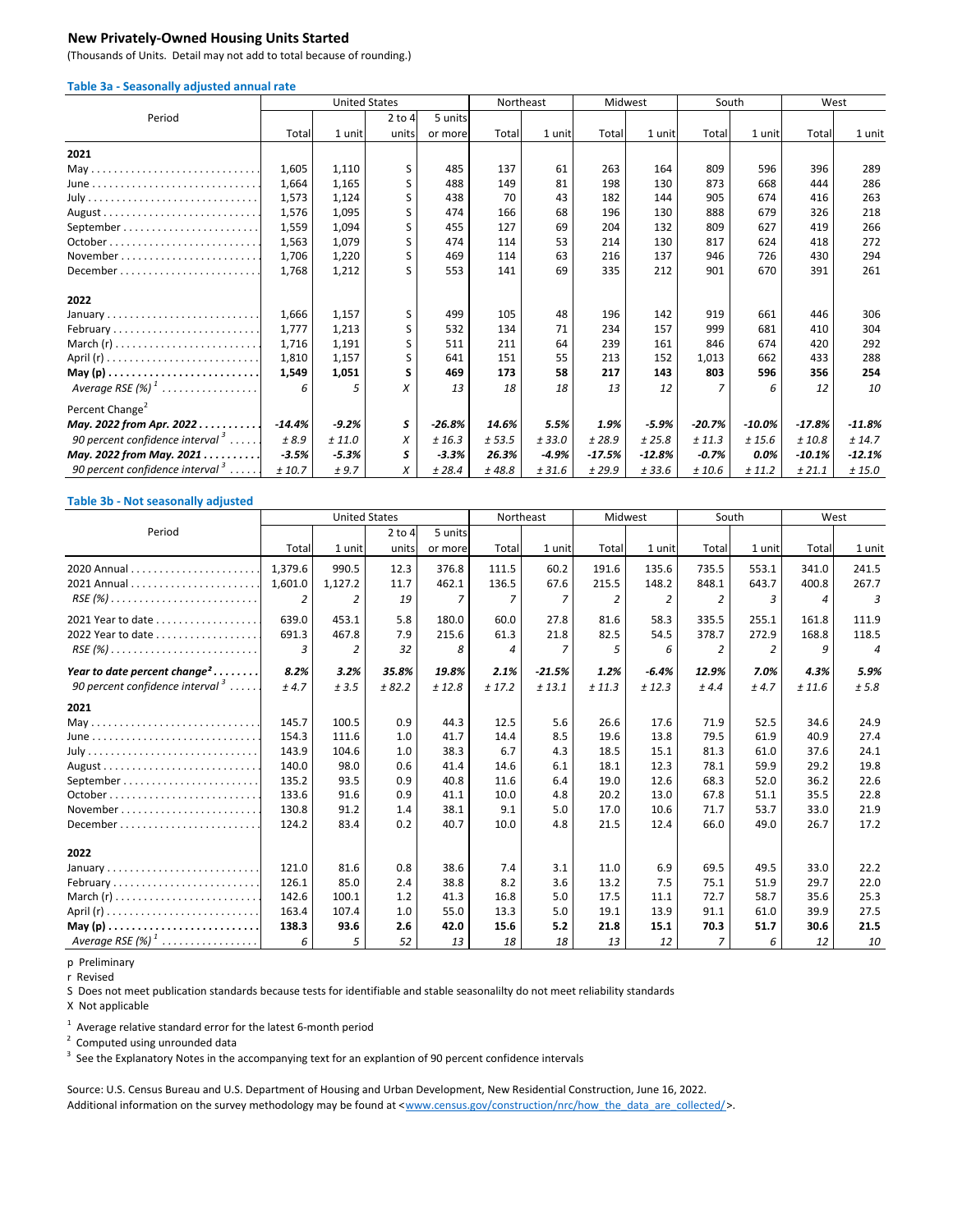### **New Privately‐Owned Housing Units Under Construction at End of Period**

(Thousands of Units. Detail may not add to total because of rounding.)

| <b>Table 4a - Seasonally adjusted</b>       |       |        |                      |         |           |         |         |        |         |        |       |        |
|---------------------------------------------|-------|--------|----------------------|---------|-----------|---------|---------|--------|---------|--------|-------|--------|
|                                             |       |        | <b>United States</b> |         | Northeast |         | Midwest |        | South   |        | West  |        |
| Period                                      |       |        | $2$ to 4             | 5 units |           |         |         |        |         |        |       |        |
|                                             | Total | 1 unit | units                | or more | Total     | 1 unit  | Total   | 1 unit | Total   | 1 unit | Total | 1 unit |
| 2021                                        |       |        |                      |         |           |         |         |        |         |        |       |        |
| May                                         | 1,339 | 660    | S                    | 666     | 197       | 60      | 172     | 97     | 596     | 324    | 374   | 179    |
|                                             | 1,372 | 681    | S                    | 678     | 201       | 61      | 176     | 97     | 615     | 340    | 380   | 183    |
|                                             | 1,386 | 695    | S                    | 678     | 198       | 60      | 174     | 98     | 631     | 353    | 383   | 184    |
|                                             | 1,413 | 710    | S                    | 690     | 203       | 61      | 176     | 100    | 647     | 366    | 387   | 183    |
|                                             | 1,437 | 720    | S                    | 704     | 204       | 62      | 179     | 101    | 656     | 370    | 398   | 187    |
|                                             | 1,465 | 731    | S                    | 722     | 204       | 62      | 183     | 101    | 669     | 378    | 409   | 190    |
| November                                    | 1,493 | 755    | S                    | 725     | 204       | 63      | 185     | 102    | 687     | 396    | 417   | 194    |
| December                                    | 1,525 | 770    | ς                    | 742     | 202       | 62      | 197     | 107    | 697     | 404    | 429   | 197    |
| 2022                                        |       |        |                      |         |           |         |         |        |         |        |       |        |
| January                                     | 1,553 | 790    | S                    | 750     | 199       | 61      | 202     | 109    | 713     | 416    | 439   | 204    |
| February                                    | 1,582 | 798    | S                    | 769     | 201       | 61      | 206     | 111    | 728     | 418    | 447   | 208    |
|                                             | 1,629 | 812    | S                    | 803     | 212       | 63      | 216     | 112    | 739     | 424    | 462   | 213    |
|                                             | 1,659 | 822    | S                    | 824     | 212       | 61      | 217     | 115    | 761     | 432    | 469   | 214    |
|                                             | 1,665 | 822    | s                    | 828     | 215       | 60      | 222     | 115    | 759     | 433    | 469   | 214    |
| Average RSE $(%)$ <sup>1</sup>              | 3     | 3      | x                    | 6       | 6         | 6       | 4       | 5      | Δ       | 4      | 5     | 5      |
| Percent Change <sup>2</sup>                 |       |        |                      |         |           |         |         |        |         |        |       |        |
| May. 2022 from Apr. 2022                    | 0.4%  | 0.0%   | S                    | 0.5%    | 1.4%      | $-1.6%$ | 2.3%    | 0.0%   | $-0.3%$ | 0.2%   | 0.0%  | 0.0%   |
| 90 percent confidence interval $3 \ldots$ . | ± 0.7 | ±0.8   | X                    | ±1.2    | ± 2.1     | ± 2.6   | ±2.0    | ± 2.2  | ±0.9    | ±1.2   | ± 1.1 | ±1.6   |
| May. 2022 from May. 2021                    | 24.3% | 24.5%  | S                    | 24.3%   | 9.1%      | 0.0%    | 29.1%   | 18.6%  | 27.3%   | 33.6%  | 25.4% | 19.6%  |
| 90 percent confidence interval $\beta$      | ±2.8  | ±3.8   | X                    | ±4.8    | ± 5.1     | ± 10.1  | ± 8.1   | ± 12.1 | ±4.9    | ± 6.2  | ± 4.3 | ± 5.6  |

#### **Table 4b ‐ Not seasonally adjusted**

|                                 | <b>United States</b> |        |            |         | Northeast |        | Midwest |        | South |        | West  |        |
|---------------------------------|----------------------|--------|------------|---------|-----------|--------|---------|--------|-------|--------|-------|--------|
| Period                          |                      |        | $2$ to $4$ | 5 units |           |        |         |        |       |        |       |        |
|                                 | Total                | 1 unit | units      | or more | Total     | 1 unit | Total   | 1 unit | Total | 1 unit | Total | 1 unit |
| 2021                            |                      |        |            |         |           |        |         |        |       |        |       |        |
| May                             | 1,343.1              | 657.9  | 13.1       | 672.1   | 197.9     | 59.8   | 170.6   | 95.1   | 597.4 | 322.7  | 377.3 | 180.4  |
|                                 | 1,382.3              | 687.6  | 13.5       | 681.2   | 202.2     | 61.9   | 176.2   | 96.8   | 620.4 | 343.9  | 383.4 | 185.1  |
|                                 | 1,405.1              | 714.2  | 13.2       | 677.6   | 199.7     | 61.2   | 177.5   | 101.9  | 639.2 | 361.6  | 388.6 | 189.5  |
|                                 | 1,427.7              | 729.3  | 12.7       | 685.7   | 203.6     | 62.7   | 180.2   | 104.2  | 653.6 | 374.7  | 390.3 | 187.7  |
|                                 | 1,457.2              | 741.9  | 12.8       | 702.4   | 205.2     | 63.8   | 183.7   | 105.8  | 666.3 | 380.7  | 402.1 | 191.6  |
|                                 | 1,478.6              | 750.0  | 12.3       | 716.3   | 204.7     | 63.5   | 187.8   | 106.8  | 675.9 | 387.3  | 410.2 | 192.4  |
|                                 | 1,502.2              | 764.1  | 12.9       | 725.1   | 205.3     | 64.2   | 189.0   | 105.7  | 689.7 | 398.9  | 418.2 | 195.3  |
| December                        | 1,500.0              | 750.5  | 12.7       | 736.9   | 200.1     | 61.3   | 197.7   | 108.1  | 681.8 | 391.0  | 420.5 | 190.1  |
| 2022                            |                      |        |            |         |           |        |         |        |       |        |       |        |
| January                         | 1,529.4              | 767.0  | 12.7       | 749.8   | 198.3     | 60.3   | 199.3   | 106.3  | 700.3 | 403.5  | 431.5 | 196.8  |
| February                        | 1,558.1              | 773.0  | 14.5       | 770.6   | 199.1     | 58.8   | 199.1   | 104.3  | 718.8 | 408.3  | 441.0 | 201.6  |
| March $(r)$                     | 1,609.6              | 789.9  | 13.7       | 806.0   | 210.2     | 60.6   | 207.7   | 103.7  | 732.6 | 416.7  | 459.2 | 208.9  |
|                                 | 1,654.6              | 812.1  | 13.4       | 829.1   | 212.2     | 60.0   | 211.5   | 108.6  | 759.5 | 428.4  | 471.5 | 215.0  |
|                                 | 1,670.0              | 819.3  | 14.9       | 835.8   | 216.8     | 60.2   | 220.2   | 112.2  | 760.0 | 431.2  | 472.9 | 215.6  |
| Average RSE $(\%)$ <sup>1</sup> |                      | 3      | 19         | 6       | 6         | 6      | 4       |        |       | 4      |       | 5      |

p Preliminary

r Revised

S Does not meet publication standards because tests for identifiable and stable seasonalilty do not meet reliability standards

X Not applicable

 $1$  Average relative standard error for the latest 6-month period

 $2$  Computed using unrounded data

 $3$  See the Explanatory Notes in the accompanying text for an explantion of 90 percent confidence intervals